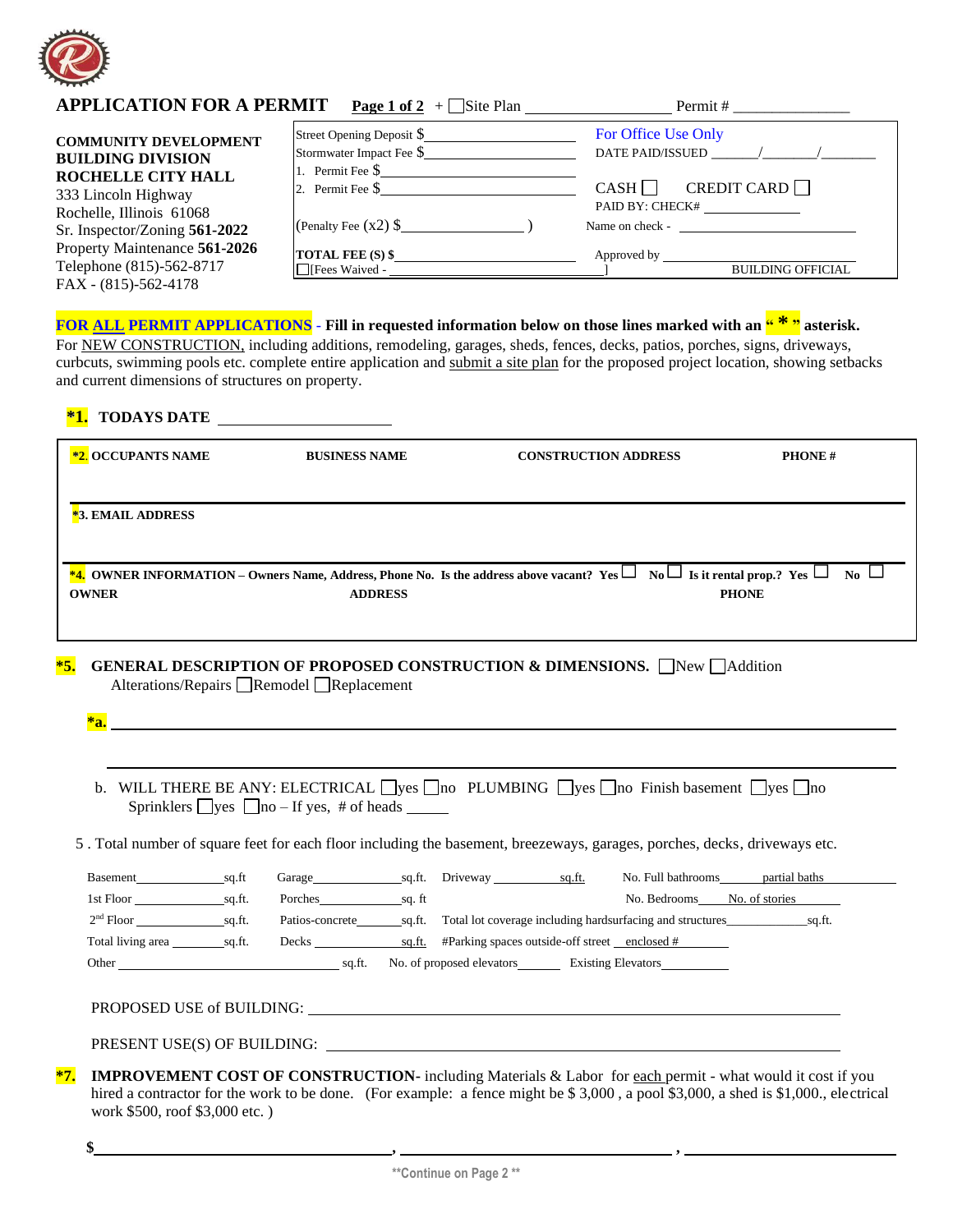## **Page 2 of 2**

| <b>*8. CONTRACTOR INFORMATION - LIST ALL CONTRACTORS-</b> include license no., address, phone, and fax<br>numbers.                                                                                                                   |                                                                                                                        |              |      |                |
|--------------------------------------------------------------------------------------------------------------------------------------------------------------------------------------------------------------------------------------|------------------------------------------------------------------------------------------------------------------------|--------------|------|----------------|
| If the property owner is doing the work then print your name as the general contractor.                                                                                                                                              |                                                                                                                        |              |      |                |
| ALL ROOFING CONTRACTORS MUST SUBMIT A COPY OF THEIR ILLINOIS STATE ROOFING LICENSE.<br>ALL PLUMBING CONTRACTORS MUST SUBMIT A COPY OF THEIR STATE LICENSE.                                                                           |                                                                                                                        |              |      |                |
| <b>NAME</b>                                                                                                                                                                                                                          | <b>ADDRESS</b>                                                                                                         | <b>PHONE</b> | $\&$ | <b>FAX NO.</b> |
| *GENERAL <b>FOR THE CONSTRUCT OF A SERVICE A</b>                                                                                                                                                                                     |                                                                                                                        |              |      |                |
|                                                                                                                                                                                                                                      |                                                                                                                        |              |      |                |
| <b>CARPENTER</b>                                                                                                                                                                                                                     |                                                                                                                        |              |      |                |
| ARCHITECT/ENGINEER                                                                                                                                                                                                                   |                                                                                                                        |              |      |                |
|                                                                                                                                                                                                                                      | <u> 1989 - Johann Stoff, deutscher Stoffen und der Stoffen und der Stoffen und der Stoffen und der Stoffen und der</u> |              |      |                |
|                                                                                                                                                                                                                                      |                                                                                                                        |              |      |                |
| EXCAVATING <b>EXCAVATING</b>                                                                                                                                                                                                         |                                                                                                                        |              |      |                |
| MASONRY CONSERVERS CONSERVERS ON A SERVICE SERVICE OF STRUCK SERVICE SERVICE SERVICE SERVICE SERVICE SERVICE S                                                                                                                       |                                                                                                                        |              |      |                |
| <u>MECHANICAL</u> <b>MECHANICAL</b>                                                                                                                                                                                                  |                                                                                                                        |              |      |                |
|                                                                                                                                                                                                                                      |                                                                                                                        |              |      |                |
|                                                                                                                                                                                                                                      |                                                                                                                        |              |      |                |
|                                                                                                                                                                                                                                      |                                                                                                                        |              |      |                |
| STATE LICENSE $#$                                                                                                                                                                                                                    |                                                                                                                        |              |      |                |
|                                                                                                                                                                                                                                      |                                                                                                                        |              |      |                |
| STATE LICENSE $\#$                                                                                                                                                                                                                   |                                                                                                                        |              |      |                |
| DRYWALL/PLASTER <b>Experimental Contract Contract Contract Contract Contract Contract Contract Contract Contract Contract Contract Contract Contract Contract Contract Contract Contract Contract Contract Contract Contract Con</b> |                                                                                                                        |              |      |                |
|                                                                                                                                                                                                                                      |                                                                                                                        |              |      |                |
| SPRINKLER SYSTEMS                                                                                                                                                                                                                    |                                                                                                                        |              |      |                |

**\*9. I HEREBY CERTIFY THAT I AM THE OWNER** OF RECORD OF THE NAMED PROPERTY, or proposed work is **authorized by the owner of record** and that I have been authorized by the owner to make this application as his authorized agent and **I agree to conform to all applicable CODES AND ORDINANCES** of The City of Rochelle. I also agree that all work performed under said permit will be in **accordance with the plans and plot diagram which accompany this application**, except for changes as may be authorized by the Building Officer and that inspections will be conducted in accordance with the inspection procedure. I certify that the City's authorized representative shall have the authority to enter areas covered by such permit during normal business hours and that a *Certificate of Occupancy is required upon completion of the work authorized by this permit.*



**Signature of Applicant** / COWNER OF RECORD/ CAUTHORIZED AGENT CONTRACTOR

*This permit application my by mailed to the City of Rochelle at 333 Lincoln Hwy, Rochelle, IL 61068, or faxed to the attention of the inspector at 815-562-4178, or delivered to Building Services at 333 Lincoln Hwy, Rochelle, IL.*